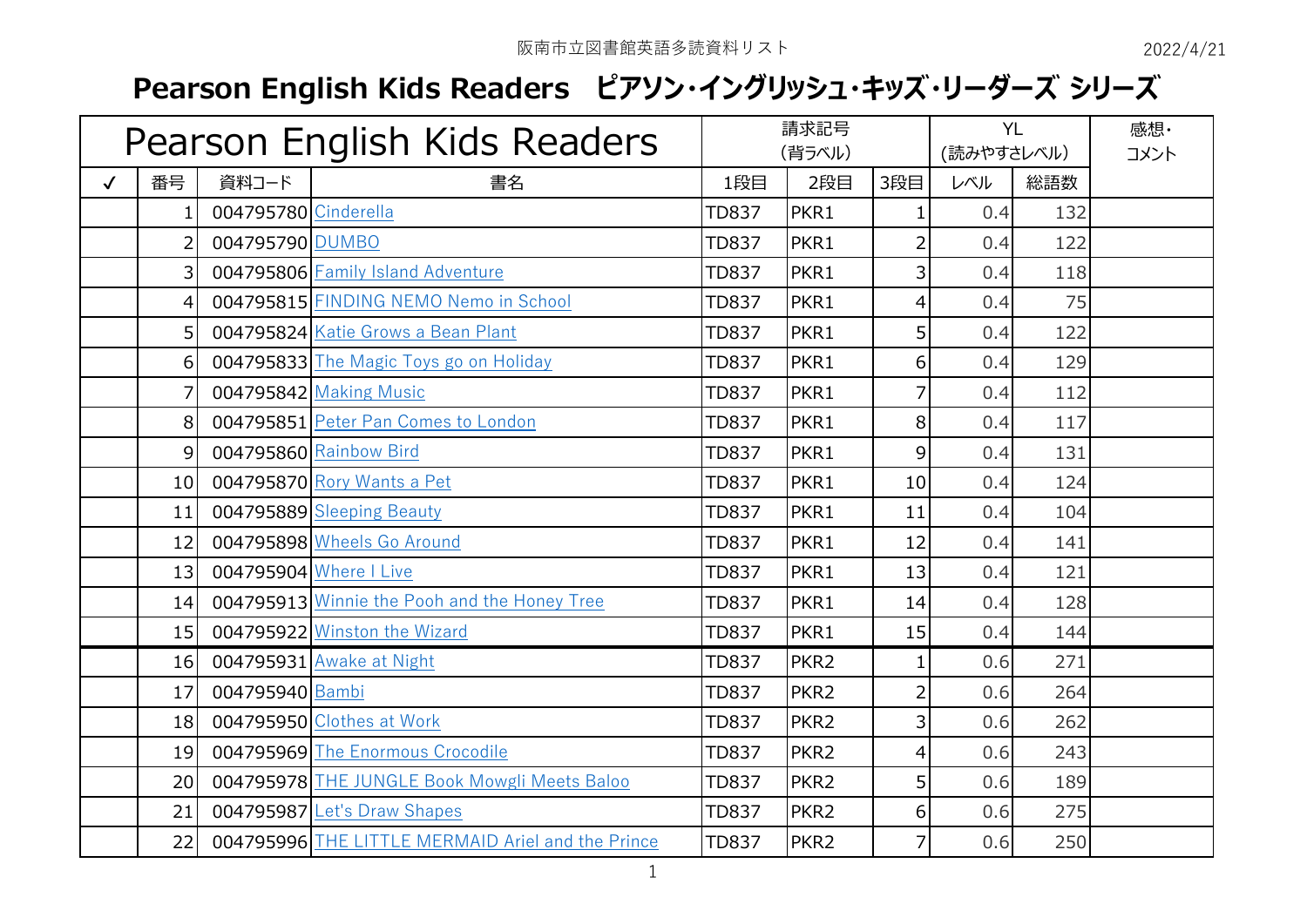阪南市立図書館英語多読資料リスト 2022/4/21

| Pearson English Kids Readers |    |                          | 請求記号                                        |              | <b>YL</b>        |                | 感想·  |     |  |
|------------------------------|----|--------------------------|---------------------------------------------|--------------|------------------|----------------|------|-----|--|
|                              |    |                          | (背ラベル)                                      |              | (読みやすさレベル)       |                | コメント |     |  |
| $\checkmark$                 | 番号 | 資料コード                    | 書名                                          | 1段目          | 2段目              | 3段目            | レベル  | 総語数 |  |
|                              | 23 |                          | 004796008 Freaky Thor Day                   | <b>TD837</b> | PKR <sub>2</sub> | 8 <sup>1</sup> | 0.6  | 342 |  |
|                              | 24 |                          | 004796017 The Story of Spider-Man           | <b>TD837</b> | PKR <sub>2</sub> | $\overline{9}$ | 0.6  | 297 |  |
|                              | 25 |                          | 004796026 MONSTERS, INC.                    | <b>TD837</b> | PKR <sub>2</sub> | 10             | 0.6  | 266 |  |
|                              | 26 |                          | 004796035 Pirate Patch and the Treasure Map | <b>TD837</b> | PKR <sub>2</sub> | 11             | 0.6  | 263 |  |
|                              | 27 |                          | 004796044 Snow White and the Seven Dwarfs   | <b>TD837</b> | PKR <sub>2</sub> | 12             | 0.6  | 229 |  |
|                              | 28 | 004796053 Thumbelina     |                                             | <b>TD837</b> | PKR <sub>2</sub> | 13             | 0.6  | 252 |  |
|                              | 29 |                          | 004796062 Tom at the Harbor                 | <b>TD837</b> | PKR <sub>2</sub> | 14             | 0.6  | 267 |  |
|                              | 30 |                          | 004796071 TOY STORY                         | <b>TD837</b> | PKR <sub>2</sub> | 15             | 0.6  | 225 |  |
|                              | 31 |                          | 004796080 Tropical Island Adventure         | <b>TD837</b> | PKR <sub>2</sub> | 16             | 0.6  | 272 |  |
|                              | 32 | 004796090 $a$ bug's life |                                             | <b>TD837</b> | PKR3             | $\mathbf{1}$   | 0.8  | 678 |  |
|                              | 33 |                          | 004796106 Beauty and the Beast              | <b>TD837</b> | PKR3             | $\overline{2}$ | 0.8  | 756 |  |
|                              | 34 |                          | 004796115 Butterflies and Frogs             | <b>TD837</b> | PKR3             | $\overline{3}$ | 0.8  | 753 |  |
|                              | 35 |                          | 004796124 Festival Fun                      | <b>TD837</b> | PKR3             | $\overline{4}$ | 0.8  | 712 |  |
|                              | 36 |                          | 004796133 The Giraffe and the Pelly and Me  | <b>TD837</b> | PKR3             | 5 <sup>1</sup> | 0.8  | 806 |  |
|                              | 37 |                          | 004796142 Lady and the TRAMP                | <b>TD837</b> | PKR3             | $6 \mid$       | 0.8  | 784 |  |
|                              | 38 |                          | 004796151 Call for Backup                   | <b>TD837</b> | PKR3             | $\overline{7}$ | 0.8  | 749 |  |
|                              | 39 |                          | 004796160 The Swashbuckling Spider          | <b>TD837</b> | PKR3             | 8 <sup>1</sup> | 0.8  | 711 |  |
|                              | 40 | 004796170 Pinocchio      |                                             | <b>TD837</b> | PKR3             | $\overline{9}$ | 0.8  | 760 |  |
|                              | 41 |                          | 004796189 Shaun the Sheep Save the Tree     | <b>TD837</b> | PKR3             | 10             | 0.8  | 727 |  |
|                              | 42 |                          | 004796198 Space Island Adventure            | <b>TD837</b> | PKR3             | 11             | 0.8  | 718 |  |
|                              | 43 |                          | 004796204 Sports with Trainer Tim           | <b>TD837</b> | PKR3             | 12             | 0.8  | 767 |  |
|                              | 44 |                          | 004796213 TOY STORY 2                       | <b>TD837</b> | PKR3             | 13             | 0.8  | 736 |  |
|                              | 45 |                          | 004796222 Up in the Air                     | <b>TD837</b> | PKR3             | 14             | 0.8  | 703 |  |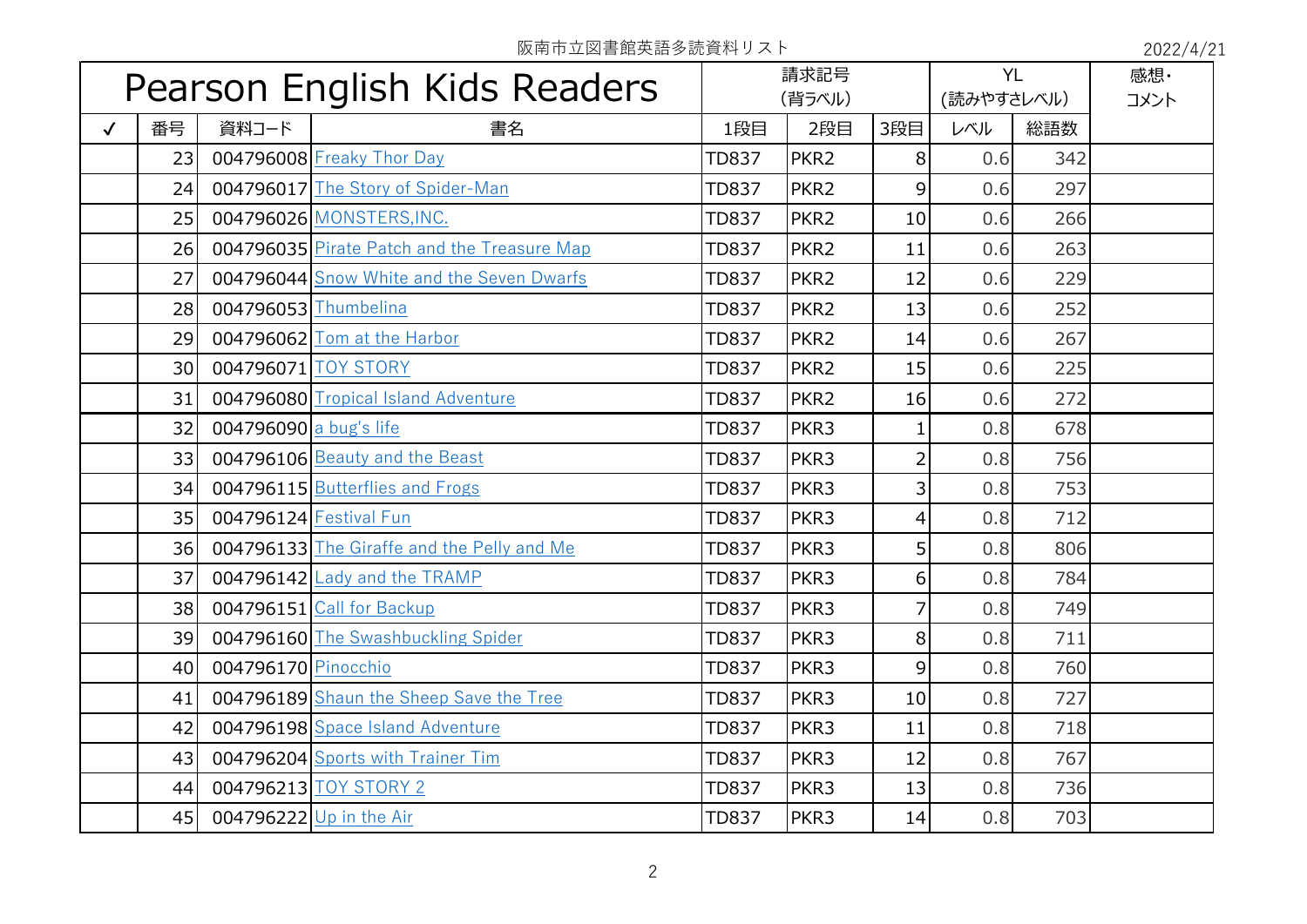阪南市立図書館英語多読資料リスト 2022/4/21

| Pearson English Kids Readers |    |                      | 請求記号<br>(背ラベル)                                          |              | <b>YL</b><br>(読みやすさレベル) |                | 感想·<br>コメント |      |  |
|------------------------------|----|----------------------|---------------------------------------------------------|--------------|-------------------------|----------------|-------------|------|--|
| $\checkmark$                 | 番号 | 資料コード                | 書名                                                      | 1段目          | 2段目                     | 3段目            | レベル         | 総語数  |  |
|                              | 46 |                      | 004796231 The Wizard of Oz                              | <b>TD837</b> | PKR3                    | 15             | 0.8         | 782  |  |
|                              | 47 |                      | 004796240 Animal Athletes                               | <b>TD837</b> | PKR4                    | 1              | 1.2         | 1096 |  |
|                              | 48 |                      | 004796250 THE ARISTOCATS                                | <b>TD837</b> | PKR4                    | $\overline{2}$ | 1.2         | 1142 |  |
|                              | 49 | 004796269 Brain Gym  |                                                         | <b>TD837</b> | PKR4                    | $\overline{3}$ | 1.2         | 958  |  |
|                              | 50 |                      | 004796278 chicken little                                | <b>TD837</b> | PKR4                    | $\overline{4}$ | 1.2         | 1126 |  |
|                              | 51 |                      | 004796287 Fantastic Mr Fox                              | <b>TD837</b> | PKR4                    | 5 <sup>1</sup> | 1.2         | 1179 |  |
|                              | 52 |                      | 004796296 THE INCREDIBLES                               | <b>TD837</b> | PKR4                    | 6 <sup>1</sup> | 1.2         | 1144 |  |
|                              | 53 |                      | 004796302 THE LION KING                                 | <b>TD837</b> | PKR4                    | $\overline{7}$ | 1.2         | 1146 |  |
|                              | 54 |                      | 004796311 Movie Studio Island Adventure                 | <b>TD837</b> | PKR4                    | 8              | 1.2         | 1123 |  |
|                              | 55 | 004796320 Pollyanna  |                                                         | <b>TD837</b> | PKR4                    | $\overline{9}$ | 1.2         | 1191 |  |
|                              | 56 | 004796330 Robin Hood |                                                         | <b>TD837</b> | PKR4                    | 10             | 1.2         | 1188 |  |
|                              | 57 |                      | 004796349 Sherlock Holmes Stories                       | <b>TD837</b> | PKR4                    | 11             | 1.2         | 1167 |  |
|                              | 58 | 004796358 Storm!     |                                                         | <b>TD837</b> | PKR4                    | 12             | 1.2         | 1066 |  |
|                              | 59 |                      | 004796367 TOY STORY 3                                   | <b>TD837</b> | PKR4                    | 13             | 1.2         | 1165 |  |
|                              | 60 | 004796376 The Twits  |                                                         | <b>TD837</b> | PKR4                    | 14             | 1.2         | 1167 |  |
|                              | 61 |                      | 004796385 The Wind in the Willows Mole and Rat become F | <b>TD837</b> | PKR4                    | 15             | 1.2         | 1166 |  |
|                              | 62 | 004796394 Aladdin    |                                                         | <b>TD837</b> | PKR5                    | $\mathbf{1}$   | 1.6         | 2200 |  |
|                              | 63 |                      | 004796400 ALICE in WONDERLAND                           | <b>TD837</b> | PKR5                    | $\overline{2}$ | 1.6         | 2132 |  |
|                              | 64 |                      | 004796410 Charlie and the Chocolate Factory             | <b>TD837</b> | PKR5                    | $\overline{3}$ | 1.6         | 2098 |  |
|                              | 65 |                      | 004796429 George's Marvellous Medicine                  | <b>TD837</b> | PKR5                    | $\overline{4}$ | 1.6         | 2175 |  |
|                              | 66 |                      | 004796438 Gulliver's Travels Lilliput                   | <b>TD837</b> | PKR5                    | 5 <sup>1</sup> | 1.6         | 2105 |  |
|                              | 67 |                      | 004796447 Harry's Clothes Project                       | <b>TD837</b> | PKR5                    | $6 \mid$       | 1.6         | 1972 |  |
|                              | 68 | 004796456 HERCULES   |                                                         | <b>TD837</b> | PKR5                    | 7              | 1.6         | 2221 |  |